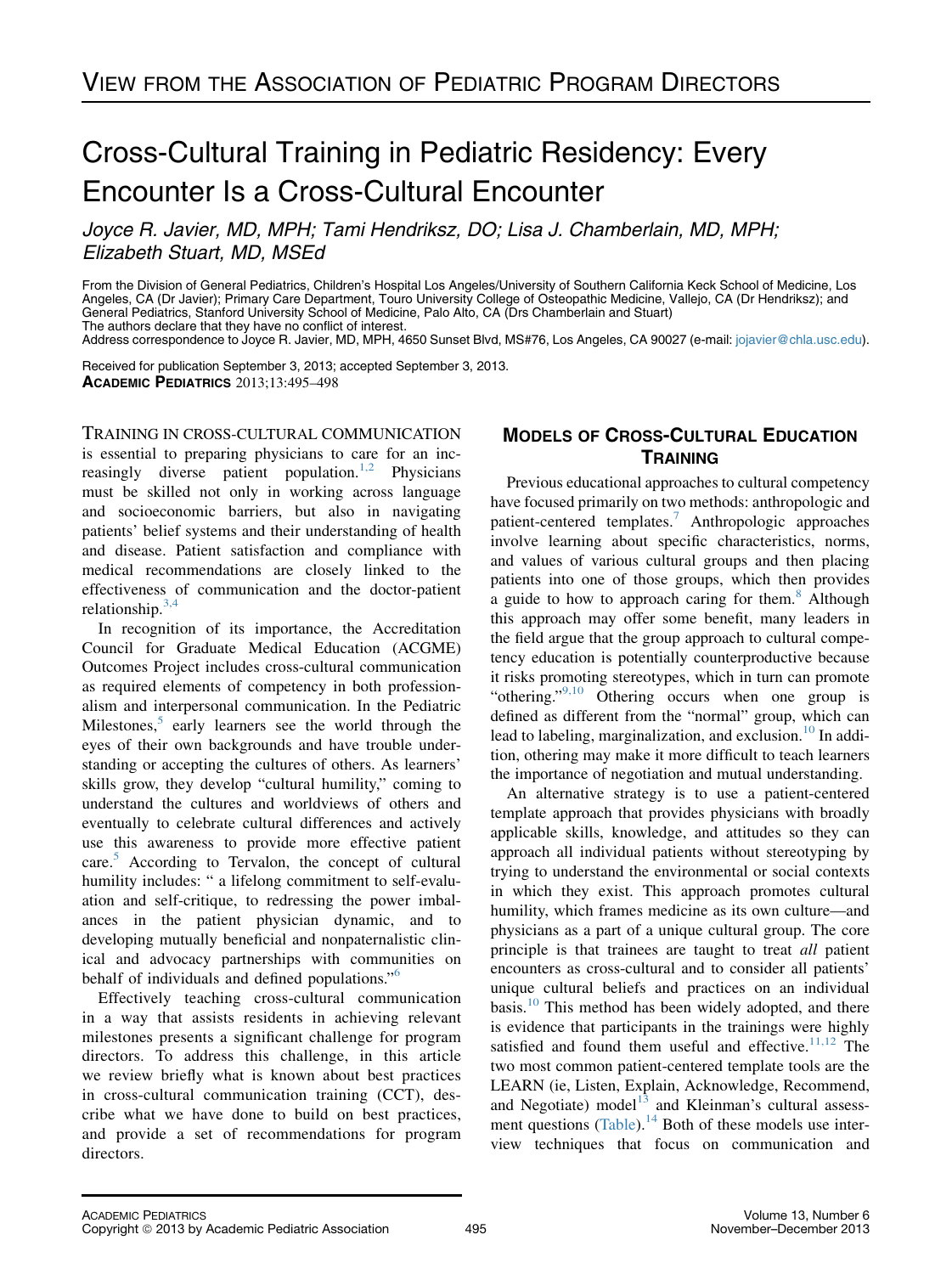<span id="page-1-0"></span>Table. The LEARN Model and Kleinman's Cultural Assessment **Questions** 

| LEARN Model <sup>13</sup>                                                                                                                                                                                        | Kleinman's Cultural<br>Assessment Questions <sup>14</sup>                                                                                                                                                                                                                                                                                                                                                                                                                                                                                                     |
|------------------------------------------------------------------------------------------------------------------------------------------------------------------------------------------------------------------|---------------------------------------------------------------------------------------------------------------------------------------------------------------------------------------------------------------------------------------------------------------------------------------------------------------------------------------------------------------------------------------------------------------------------------------------------------------------------------------------------------------------------------------------------------------|
| • Listen to the patient's<br>perception of the problem<br>• Explain the biomedical<br>perspective<br>• Acknowledge and discuss<br>differences and similarities<br>• Recommend treatment<br>• Negotiate treatment | • What do you call the<br>problem?<br>• What do you think has<br>caused the problem?<br>• Why do you think it started<br>when it did?<br>• What do you think your<br>sickness does?<br>• How does it work?<br>• How severe is the sickness?<br>Will it have a short or long<br>course?<br>• What are the chief problems<br>the sickness has caused?<br>• What do you fear most about<br>the sickness?<br>• What kind of treatment do<br>you think you should receive?<br>• What are the most important<br>results you hope to receive<br>from this treatment? |

encourage physicians to set their expert knowledge alongside, not over and above, the patients' own explanations and viewpoints.<sup>[15](#page-2-0)</sup>

## IMPACT OF CROSS-CULTURAL TRAINING INTERVENTIONS

Both quantitative and qualitative approaches have been used to assess the impact of CCT interventions on learners. Published quantitative tools, which focus primarily on selfassessment, show limited evidence of validity and reli-ability.<sup>[16](#page-2-0)</sup> Qualitative tools, such as reflective writing or journaling, encourage learners to internalize and make meaning out of real cases and patient experiences.<sup>[11,17,18](#page-2-0)</sup> One investigator has suggested that the best practice is to use a combination of qualitative and quantitative methods to assess knowledge, skills, attitudes, and the impact of curricular interventions on health outcomes.<sup>[19](#page-2-0)</sup> This approach is obviously time intensive and requires significant faculty expertise.

There is strong evidence that CCT improves the crosscultural knowledge of health professionals and good evidence, although less strong, that CCT improves the attitudes and skills of health professionals and patient satisfaction.[20](#page-2-0) However, there is only limited evidence that CCT improves patient adherence and no clear evidence that it improves patient health status outcomes.[20](#page-2-0) In regard to patient outcomes, very few high-quality studies that address this critical issue.

## BARRIERS TO IMPLEMENTATION OF CCT **CURRICULA**

Numerous barriers to the implementation of CCT have been reported.<sup>[21–23](#page-2-0)</sup> Examples include learner resistance

(eg, residents feeling they either had or did not need these skills); time constraints; lack of faculty training or expertise; and institutional or system barriers to crosscultural care and key leadership buy-in. One critical challenge is the lack of a broadly accepted definition of culture and what cultural competency training should be. Even the use of the term cultural competency has been criticized because it can imply the need to learn and become proficient in the understanding of all cultures, which is, of course, an impossible task. This problem can lead to a misunderstanding by trainees that communication difficulties could be resolved solely by the attainment of culture-specific knowledge.

## OUR EXPERIENCE IMPLEMENTING CROSS-CULTURAL TRAINING

Based on the principles discussed above and the previous work of one of the authors,  $24$  we implemented a pilot CCT curriculum. The overall goal of the curriculum was to encourage residents to move along the continuum from lack of cultural awareness to cultural curiosity by deliberate application, practice, and integra-tion in the clinic setting.<sup>[24](#page-3-0)</sup> We elected to use the patientcentered template model, which emphasizes the core principle that every patient encounter is a cross-cultural encounter.

The curricular objectives were to (1) increase residents' awareness of the gaps between their perspectives and those of their patients; and (2) teach residents to use patientcentered template tools to bridge cultural gaps in the clinical setting. The patient-centered template tools were adapted from materials provided in a Pediatric Academic Societies Meeting workshop presented by DeLago and colleagues. $25$  We addressed time constraints by adding a minicurriculum in cross-cultural communication to the required community pediatrics rotation for first-year residents. The curriculum centered on application of the LEARN and Kleinman frameworks in the context of clinical care and on reflective writing as a tool for teaching and evaluation. Teaching strategies included (1) discussion of a broadened definition of culture that includes factors such as socioeconomic status, sexual orientation, religion, and immigration status; (2) a video-triggered discussion of the LEARN model and Kleinman framework (ie, a short film that featured a physician's interaction with a patient); and (3) a role-play of a clinical scenario focused on the application of the framework during a clinical encounter. All residents were required to complete a reflectivewriting exercise responding to the prompt: "Describe a patient encounter where you used or wish you had used the LEARN model and Kleinman framework."

To assess the impact of the curriculum on residents, we performed a content analysis of the answers to the reflective-writing essays of all residents (20 total) who participated in the first year (2005–2006) of the curriculum. In the analysis we identified common themes, including perceived benefits and lessons learned from using the LEARN/Kleinman model. Three core themes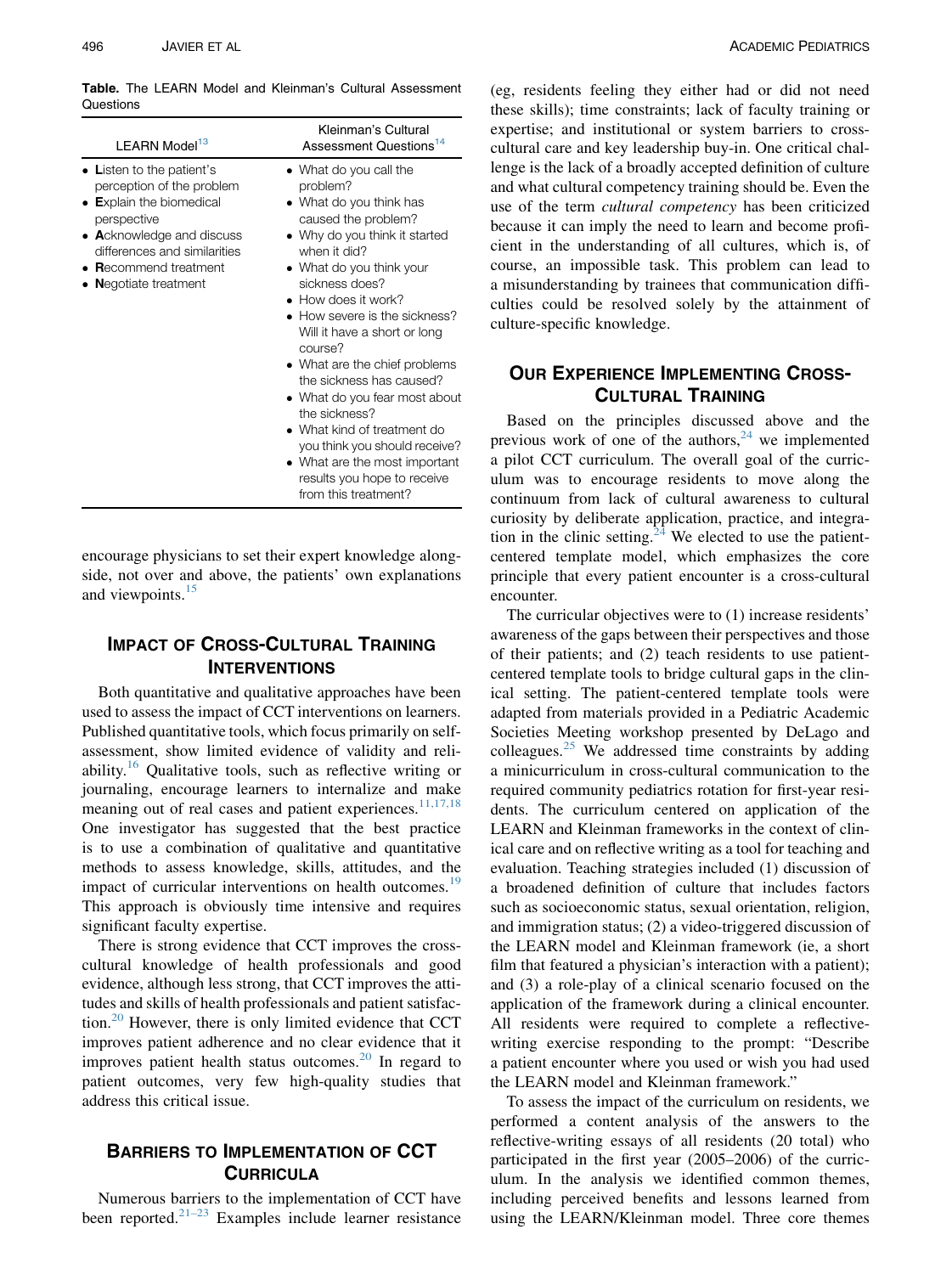<span id="page-2-0"></span>emerged: first, the vast majority of residents reported that using the tools allowed them better understanding of patients' perspectives; second, a great majority of residents found that using the tools enhanced the residents' perceived patient satisfaction; and finally, it was very common for the residents to explore the patients' perspectives only after attempts to explain the medical/providers' perspective had failed. The following two quotations illustrate these themes:

I spent the first part of the visit explaining, as I thought my job was to convince...but that wasn't effective.... Only after listening did I understand that the medicine I recommended seemed "bad" to the family.

Even though these parents came from a similar ethnic background as me, they still had widely different views about medical interventions.

Similar to previous studies using the LEARN and Kleinman frameworks,  $9,26$  we found high satisfaction among learners and successful learning of cross-cultural concepts and skills. From the content analysis, we also confirmed that residents were able to integrate the patient-centered interview tools into routine clinical care with real patients. Although most residents did not use the tools at every clinical encounter, they did use them frequently. We concluded that the curriculum provided residents with a concrete set of tools they could apply to the clinical setting when they encountered problems in communicating with patients and families. It is important to note that our approach was cost- and time- efficient because it was integrated into an existing rotation and required very limited faculty preparation or other resources. We believe this curriculum would be easy to adopt in a broad range of other training programs (curriculum details are available on request).

#### **RECOMMENDATIONS**

Based on our experience and evidence from the work of others, we have the following recommendations. First and foremost, educators should emphasize that every patient encounter is a cross-cultural encounter. To do this efficiently, we need to integrate cross-cultural curricula into existing training and provide opportunities for deliberate practice, application, and self-reflection in the clinical setting. Also, in order for CCT to be effective and overcome learner resistance, it should provide residents with a set of practical tools that they find useful when taking care of patients. Finally, educators must address the paucity of high-quality research demonstrating the impact of crosscultural training on patient health outcomes and health disparities.

#### ACKNOWLEDGMENTS

A portion of this work was funded by fellowship funding from the Children's Health Initiative Pediatric Research Grant (Lucile Packard Foundation for Children's Health) and the William Randolph Hearst Foundation. Dr Javier was supported by the Southern California Clinical and Transla-

tional Science Institute (SC CTSI) (NIH/NCRR/NCATS) Grant # KL2TR000131 and the NIH Eunice Kennedy Shriver National Institute of Child Health and Human Development Grant #1K23HD071942- 01A1. The content is solely the responsibility of the authors and does not necessarily represent the official views of the National Institutes of Health. We thank Taryn Liu, MPH and Louise Judge for assistance with the literature review and the pediatric residents at Stanford who participated in this curriculum.

#### **REFERENCES**

- 1. Flores G. Culture, ethnicity, and linguistic issues in pediatric care: urgent priorities and unanswered questions. Acad Pediatr. 2004;4: 276–282.
- 2. Pachter LM. Cultural issues in pediatric care. In: Behrman RE, ed. Nelson Textbook of Pediatrics. 14th ed. Philadelphia, Pa: WB Saunders Co; 1992:10–12.
- 3. Francis VF, Korsch BM, Morris MJ. Gaps in doctor-patient communication. N Engl J Med. 1969;280:535–540.
- 4. Korsch BM. What do patients and parents want to know? What do they need to know? Pediatrics. 1984;74:917–919.
- 5. American Board of Pediatrics and the Accreditation Council for Graduate Medical Education. The Pediatric Milestones Project; 2012. Available at: [http://www.acgme.org/acgmeweb/](http://www.acgme.org/acgmeweb/Portals/0/PFAssets/ProgramResources/320_PedsMilestonesProject.pdf) [Portals/0/PFAssets/ProgramResources/320\\_PedsMilestonesProject.pdf](http://www.acgme.org/acgmeweb/Portals/0/PFAssets/ProgramResources/320_PedsMilestonesProject.pdf). Accessed, January 13, 2012.
- 6. Tervalon M, Murray-Garcia J. Cultural humility versus cultural competence: a critical distinction in defining physician training outcomes in multicultural education. J Health Care Poor Underserved. 1998;9:117–125.
- 7. Dykes D, White AA. Culturally competent care pedagogy: what works? Clin Orthopaed Rel Res. 2011;469:1813–1816.
- 8. Carrillo JE. Cross-cultural primary care: a patient-based approach. Ann Int Med. 1999;130:829–834.
- 9. Carrillo JE, Green AR, Betancourt JR. Cross-cultural primary care: a patient-based approach. Ann Int Med. 1999;130:829–834.
- 10. Boutin-Foster C, Foster JC, Konopasek L. Viewpoint: physician, know thyself: the professional culture of medicine as a framework for teaching cultural competence. Acad Med. 2008;83:106–111.
- 11. Schuessler JB, Wilder B, Byrd LW. Reflective journaling and development of cultural humility in students. Nurs Educ Perspect. 2012; 32:96–99.
- 12. Wald HS, Borkan J, Taylor JS, et al. Fostering and evaluating reflective capacity in medical education: developing the REFLECT rubric for assessing reflective writing. Acad Med. 2012;87:41–50.
- 13. Berlin EA, Fowkes WC. A teaching framework for cross-cultural health care. West J Med. 1983;139:934–938.
- 14. Kleinman A, Eisenberg L, Good B. Culture, illness, and care: clinical lessons from anthropological and cross-cultural research. Ann Int Med. 1978;88:251–258.
- 15. Kleinman A, Benson P. Anthropology in the clinic: the problem of cultural competency and how to fix it. PLOS Med. 2006;3:e294.
- 16. Gozu A, Beach MC, Price EG, et al. Self-administered instruments to measure cultural competence of health professionals: a systematic review. Teach Learn Med. 2007;19:180–190.
- 17. Foreman JS, Hark L, Delisser HM. Case writing as a vehicle for promoting cultural competency: a retrospective, descriptice qualitative analysis. J Nat Med Assoc. 2012;104:29–37.
- 18. Kasman DL. Doctor, are you listening? a writing and reflective workshop. Lit Arts Med Educ. 2004;36:549–552.
- 19. Betancourt JR. Cross-cultural medical education: conceptual approaches and frameworks for evaluation. Acad Med. 2003;78: 560–569.
- 20. Beach MC. Cultural competence: a systematic review of health care provider educational interventions. Med Care. 2005;43:356–373.
- 21. Chun MBJ. Pitfalls to avoid when introducing a cultural competency training initiative. Med Educ. 2010;44:613–620.
- 22. Park E, Betancourt J, Kim M, et al. Mixed messages: residents' experiences learning cross-cultural care. Acad Med. 2005;80:874–880.